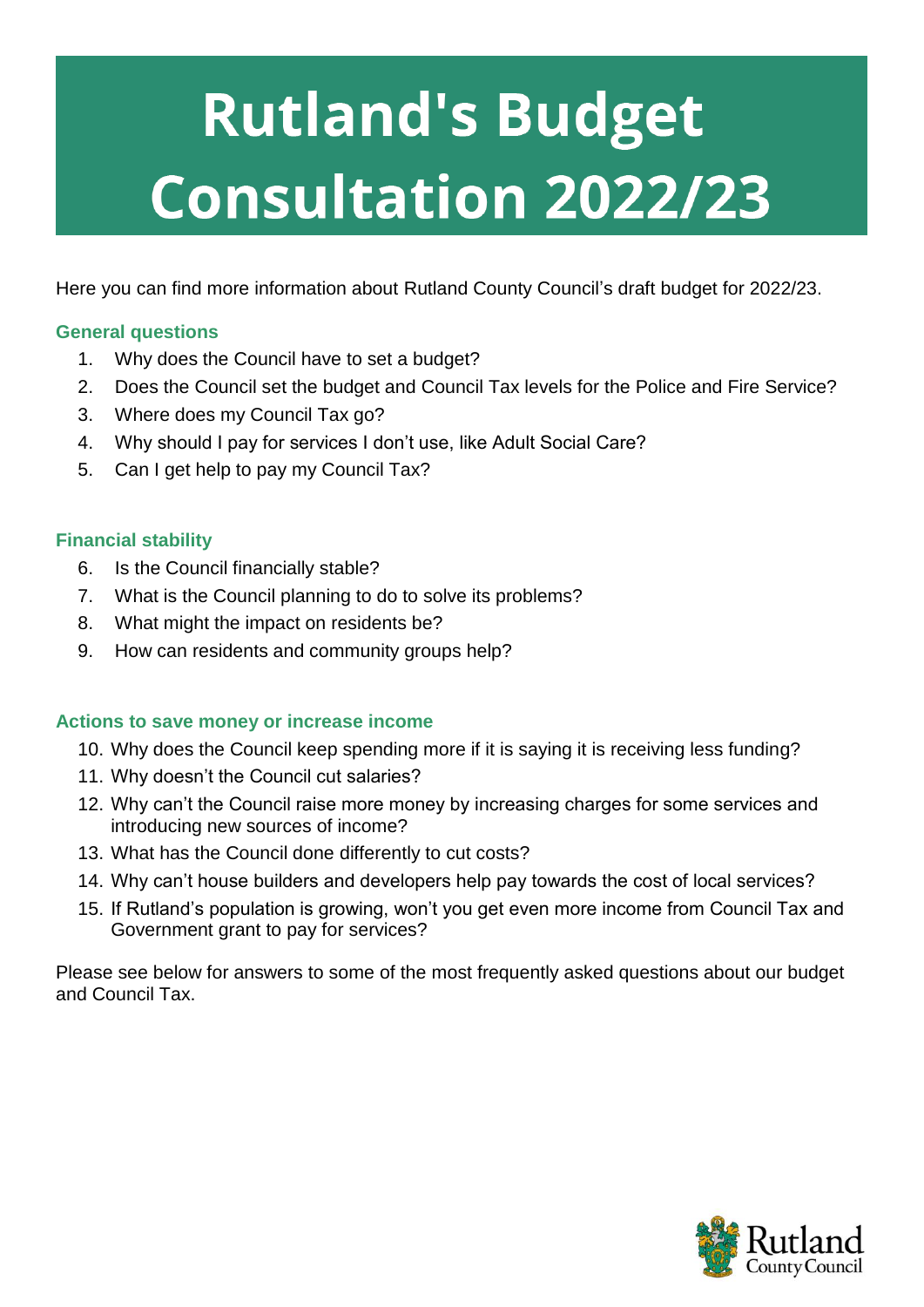# **General questions**

## **1. Why does the Council have to set a budget?**

We have a statutory requirement to set a budget each year and to set the level of Council Tax. These decisions determine how much we can spend on frontline services for residents and businesses. The budget is based on the money we receive from direct Government funding and through Council Tax. We also apply for grants, if they are available.

## **2. Does the Council set the budget and Council Tax levels for the Police and Fire Service?**

No, we only set the precept and Council Tax level for the services that we provide. Parish and town councils set their own individual precepts.

The Police and Crime Commissioner for Leicestershire and Rutland is responsible for local policing and raises Council Tax for that reason. You can find details about the police budget by searching for 'Precept' on the Police and Crime Commissioner website: [www.leics.pcc.police.uk.](http://www.leics.pcc.police.uk/)

The Leicestershire and Rutland Combined Fire Authority sets Council Tax for the fire service. You can find details about their budget by visiting the Leicestershire Fire and Rescue Service website and searching for 'Budget' [\(leics-fire.gov.uk\)](http://leics-fire.gov.uk/).

We are required by law to collect Council Tax on behalf of the Police, Fire and Rescue Service, and parish/town councils. We do not set their Council Tax rates.

### **3. Where does my Council Tax go?**

A lot of people ask this because they don't realise the large number of services that we, as a Council, have to deliver. We don't just collect bins and fix roads. We also have duties, as a Unitary Council, which District Councils like Melton or Corby don't have. You can see full details of our services on our budget diagram, which shows where we spend our money and what you get for it.

## **4. Why should I pay for services I don't use, like Adult Social Care?**

Council Tax is made up of a general charge, that covers all services – not just the ones people use directly, and a specific charge called the Adult Social Care (ASC) precept. The ASC precept is only spent on adult social care services that help people in later life, as well as with those who need extra support due to illness, disability or hardship.

We all benefit from council services, even though we might not realise it. For example:

- If you eat at a local restaurant, it will have been given a license by the Council and inspected to make sure the food is safe
- We maintain the roads and pavements that we all use every day When you or your neighbour wants to extend their house, we make sure they have the right planning permissions
- When a child on your street is living in unsafe conditions, we can take them into care to protect them
- If your elderly relative needs help to carry on living in their own home, we will pay for and provide support, including home visits

These are just some of the services we deliver and which all taxpayers contribute towards. We don't think this is unfair. Even if we did, there is little we could do to change this because the Government has decided these are all legal duties which Councils like ours must carry out.

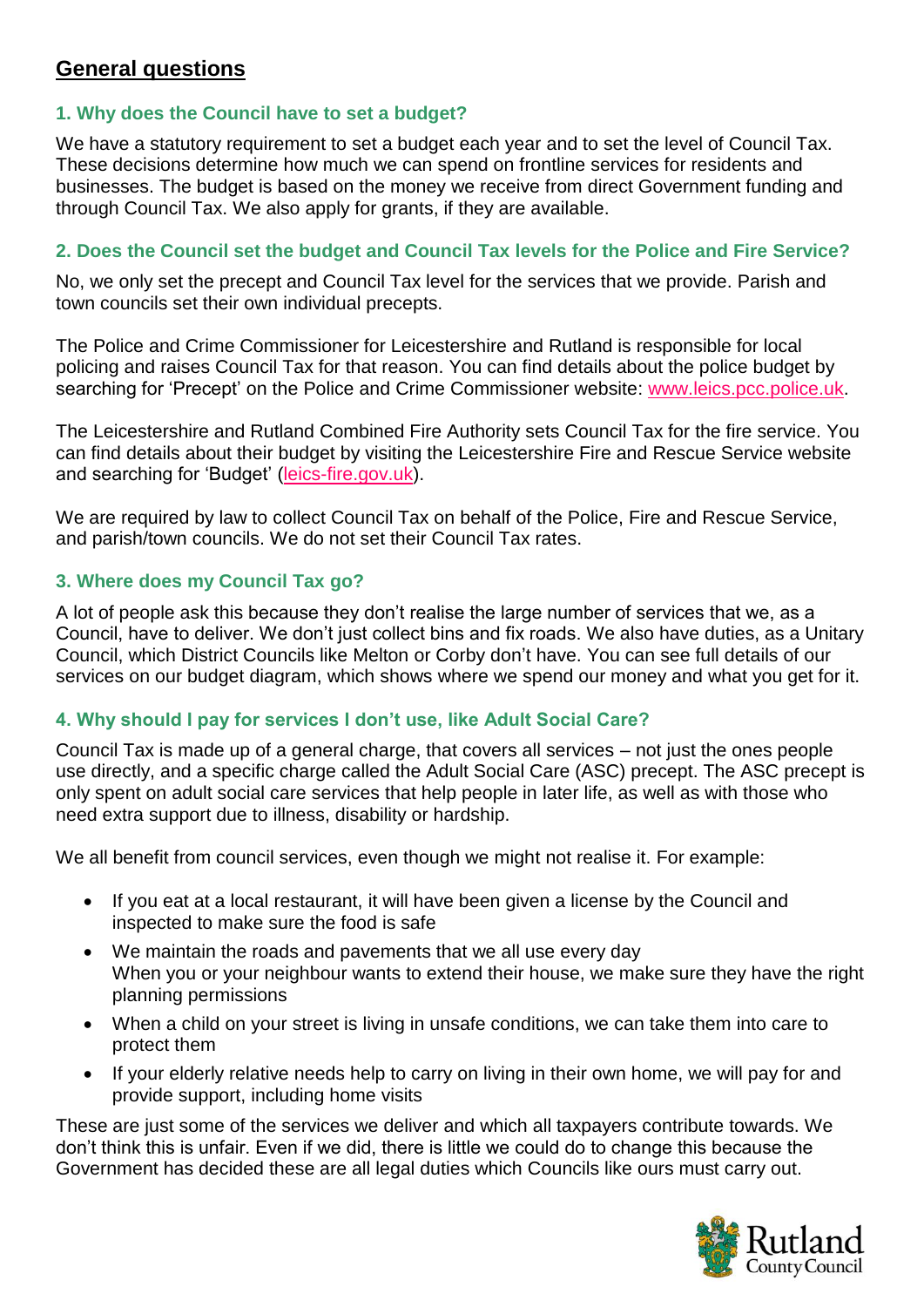## **5. Can I get help to pay my Council Tax?**

Yes. Many Councils have reduced support for those unable to pay bills but we have not. If you're on a low income you can apply for Local Council Tax Support. This scheme offers financial assistance and is means tested, so we look at your household income and savings to work out if we can help. If you qualify, we could reduce the amount of Council Tax you need to pay. If it sounds like we could help you, please complete an application form on our website: [www.rutland.gov.uk/helpwithcounciltax.](http://www.rutland.gov.uk/helpwithcounciltax)

Anyone struggling to pay their Council Tax should come and speak to us or seek advice from the Citizens Advice Rutland. We work closely with them and they may be able to help.

# **Financial stability**

### **6. Is the Council financially stable?**

Yes and No. As it stands, the Council can balance the budget for 2022/23, which relies on using less than £100k of reserves. It can afford to pay its bills for now so is not on the verge of bankruptcy. However, the signs are ominous. No household, organisation or business can afford to live beyond its means.

Balancing the books by using reserves is not sustainable in the medium term, it is a sign that we are spending above our funding level. Current projections tell us that we need to do something now otherwise we will run out of reserves. We need to reduce our net spending by about £2.5m. Many Councils are in exactly the same position, so we are not alone.

## **7. What is the Council planning to do to solve its financial problem?**

With a funding gap of over £2.2m the Council has to look at all services, prioritise those which it must provide and then either stop or do less of everything else. We have made savings this year (over £1.3m) to balance the books in 22/23 but we still have more to do.

It is the only option available to us without more Government funding and whilst we will lobby for more funding, we don't expect to receive more.

Following our engagement with residents about the Future Rutland vision, we are planning to discuss with residents potential savings options to get some feedback and views.

## **8. What might the impact on residents be of more savings?**

You only have to look at other Councils that have been in financial trouble to see what the impact might be. Typically, Council's stop spending on non-essential and do less on statutory services. So if you look at what other Councils have done then libraries have been closed, youth services shut, bins collected less often, road maintenance restricted to emergency works only.

It's virtually impossible to cut net spending by £2m without stopping some services or reducing others. But there are things that we can do that won't affect services. For example, did you know that the average Rutland household produces 50% more waste than other areas which costs us a significant amount of money? Residents can help by reducing waste.

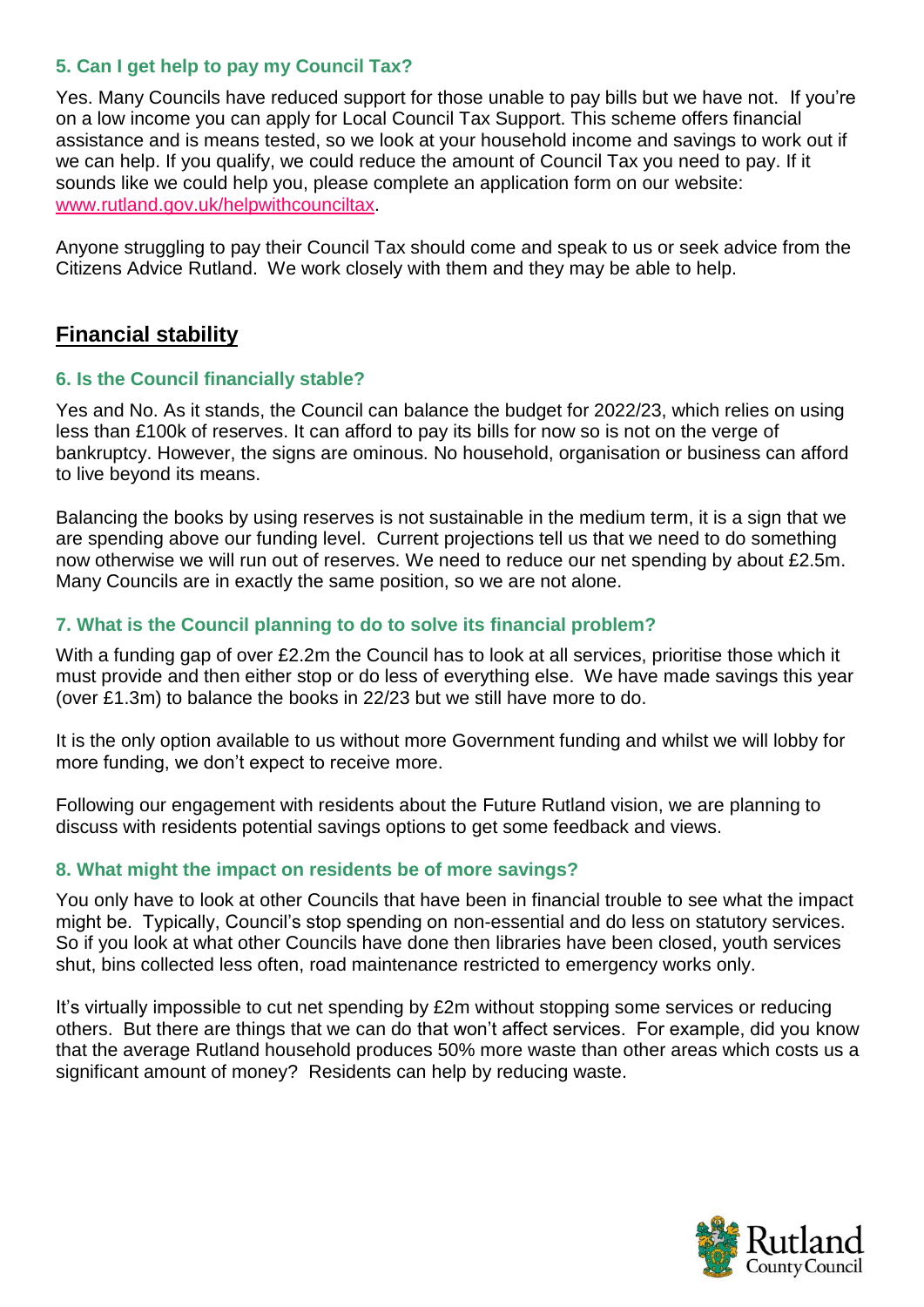## **9. How can residents and community groups help?**

We consult on our budget every year so there's always an opportunity for people to talk to us, ask questions and share their views. Our 2022/23 budget consultation is underway, you can still email comments and suggestions to: [letusknow@rutland.gov.uk.](mailto:letusknow@rutland.gov.uk)

You can also lobby our MP, Alicia Kearns, and support our ambition to get fair funding for Rutland.

# **Actions to save money or increase income**

## **10. Where does the Council get its money from?**

We raise money from Council Tax, Business Rates and receive some money direct from Central Government departments. We also charge for many services to help cover costs. However, most of our money comes from Council Taxpayers. How much money we get is decided by Government.

## **11. Doesn't the Council get money from the Government?**

Yes, but all councils are getting less money from Government each year. If you look at the Governments own figures, the investment in councils was £22.6bn in 2015/16 and today it is £22.1bn. In 19/20 funding dipped to £18.4m. The investment is going down in cash terms. Rutland got £9.44m core funding in 2015/16 but today we are getting just over £7.89m. In the Budget year 2022/23, government has increased the money they provide to Rutland direct by £800k but we still get much less than we did in 2015/16.

### **12. How does Government expect to Councils to manage on less funding than they got in 2015/16?**

The Government argues that Councils have more money, not less. This is because they expect councils to raise council tax by the maximum amount each year.

The Government makes the rules about how much Councils can raise council tax. This year we can raise council tax by up to 3% (plus an extra 2% for social care). The Government assumes that Councils will do this. It argues that it's a local choice but it's not really because if we don't raise taxes, we would be bankrupt very quickly.

## **13. How can the Government expect residents to cope with council tax rises?**

We don't know but we don't think it's right at all. The Government doesn't want to raise tax nationally for core local government services and give more money to Councils. Yet is it happy to tell Councils that their funding assumes taxes will be raised. It wants to leave local politicians to raise taxes and then say "it's a local choice, we are not forcing councils to raise taxes".

We have expressed our views in the strongest possible terms about the lack of fair funding for local government and for Rutland.

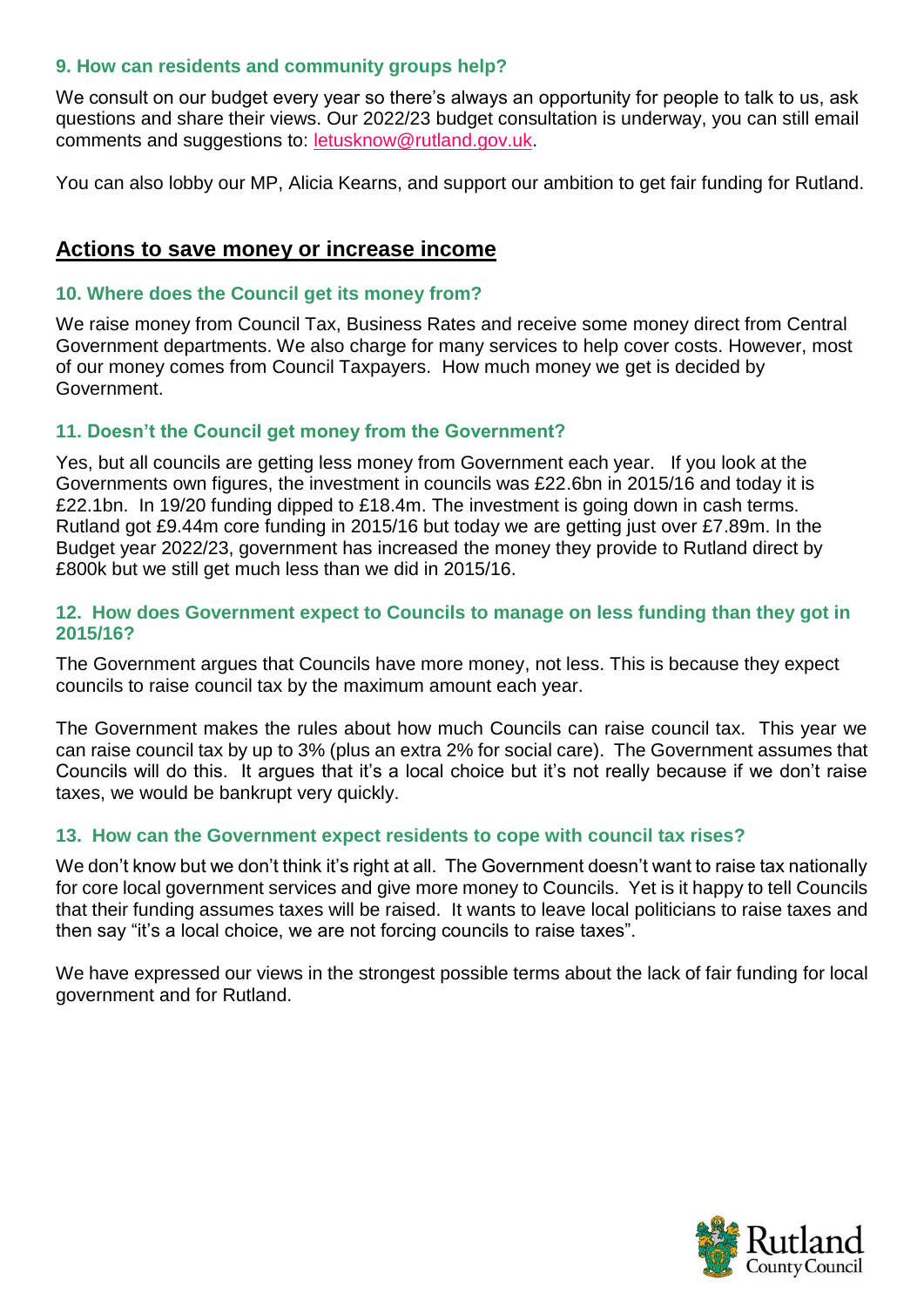## **14. Why is our Council Tax so high?**

The Council receives £444 Government funding per household compared to the Unitary average of £773. The Government formula gives us less funding because our "needs" are less and our relative resources are greater. It's largely because of this inequality that we rely heavily on Council Tax to fund services. Otherwise, we wouldn't need to raise Council Tax to the extent we do.

Around 79 per cent of Rutland's £38.2million available resources for 2022/23 comes from your Council Tax contributions. On average, councils with our responsibilities receive around 41 per cent of their funding from the Government, meaning the remaining 59 per cent comes from local taxpayers.

## **15. The whole funding issue doesn't seem fair, so what is the Council doing about it?**

We continually lobby Government directly on various matters including the disparity of funding between rural and urban authorities and the unfair burden placed on local taxpayers in respect of council tax. We also respond to Government consultation on funding matters.

We believe the local government funding system is broken, it doesn't work at all for any Council. The Government doesn't invest enough funding into local government and the amount it invests isn't fairly distributed.

Our MP, Alicia Kearns, is arguing with Ministers to get the best deal for Rutland. We are trying hard to make our concerns known and will keep trying.

## **16. Isn't the Council naive to expect Government to keep bailing it out with more funding?**

We are an agency of Government. The role of local authorities is set out in legislation and regulations made by national government. The services that consume the vast majority of our funding (adult social care, children's social care, waste management etc.) are all delivered within that legislative framework.

If Council's are expected to deliver services, surely everyone would agree they should be adequately funded? It's not controversial. We can't work out how reducing Government funding meets this requirement.

The Local Government Association say the funding gap is £5.4bn. We have seen neighbouring Council's go bankrupt and more Councils will follow suit. Every Council is in financial difficulty, some more than others. It's very easy to say Council X has been wasteful or inefficient but it's an easy answer and masks the truth.

Funding is inadequate. If the Government can't contribute properly to the funding of local services then it should reduce the role of Council's and take services off our hands. Expecting us to deliver more or the same with less funding is untenable.

### **17. What Government funding will Rutland get beyond 2022/23?**

The Government haven't told us this yet. It's almost impossible to plan for the future with any indication of how much funding we're likely to get. To allow us to make appropriate decisions we would like a 5 year settlement so we have certainty of funding. We know the Government is dealing with the pandemic and has various reviews ongoing including Fairer Funding but we would like more certainty about how much funding we will get in the future.

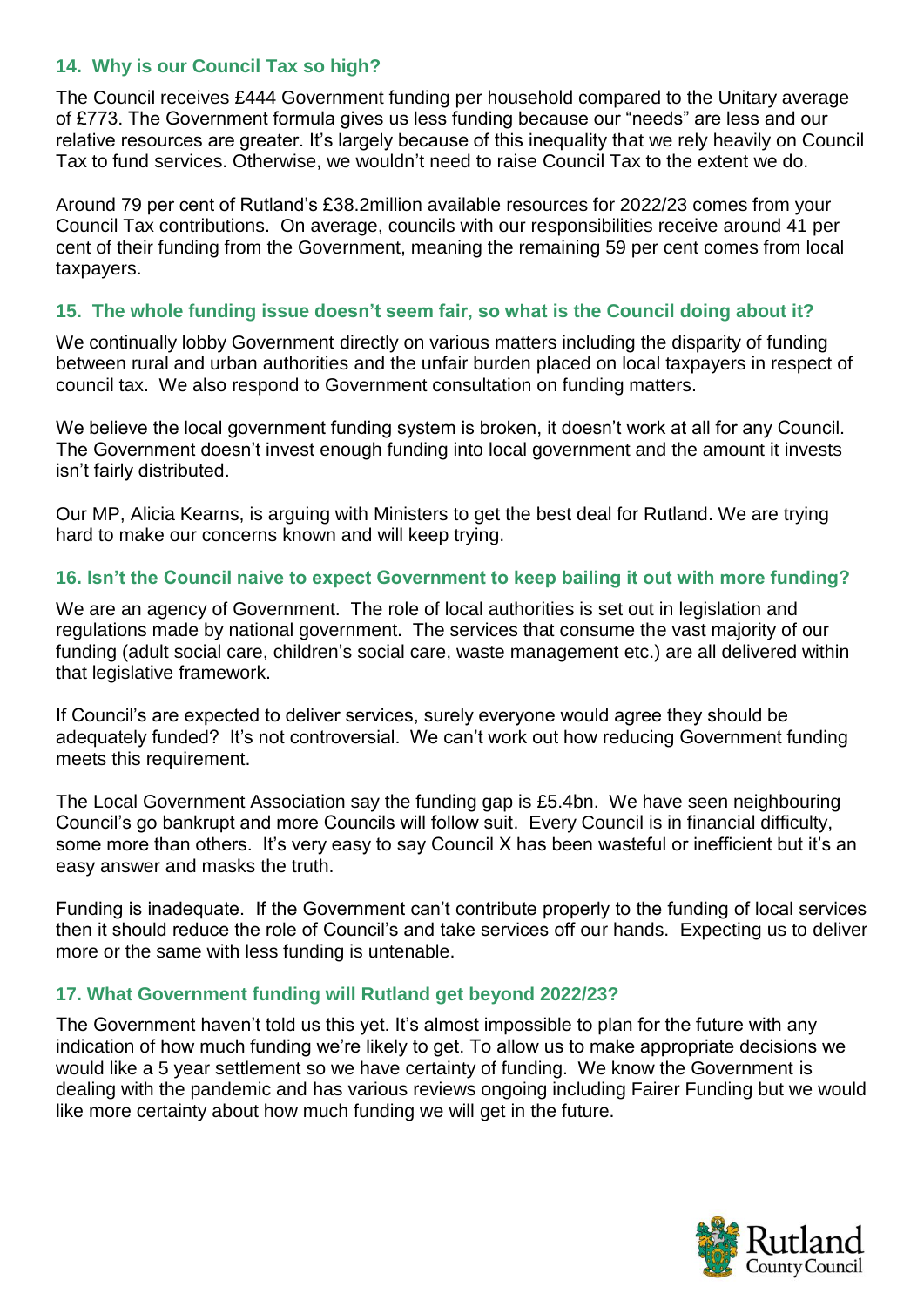## **18. Will Rutland have to put up Council Tax again?**

The Settlement for 22/23 gives us some additional funding but it is not enough to protect key services we will have to raise Council tax again. We are proposing 5% so we can continue to protect key services for now. If we do increase Council tax, then as in the prior year we will set aside additional funds to support those in financial hardship.

## **19. What's the difference between the Adult Social Care precept and increase in National Insurance for health and social care?**

We are allowed to increase council tax by up to 2% usually for adult social care. This is the Adult Social Care precept. The money we raise we keep and spend on social care. The national insurance 1.25% increase is paid by employers and employees. The money will go to central government to be spent on health and social care. From what we know so far, most will go to the health service in the next two years.

## **20. Why does the Council keep spending more if it is saying it is receiving less funding?**

This is a good question and we do need to spend much less but let's explain some of the challenges we face:

### There are lots of things we **must** do

We have some statutory services that we have to deliver (such as social care, road maintenance) and then there are other services we must provide to enable other statutory duties to be met. The LGA, Guidance for New Councillors, stated that local authorities in England are subject to "1,300 different statutory duties and responsibilities". So we don't have free reign to pick and choose what services to provide.

#### Many services are demand led

Many of the services we provide are what we call demand-led i.e. the amount we spend depends on the level of customers we have and their needs. For example, if a child is at risk of harm and we have to take them into care, we have to do it whether we have the money or not. It's the law. If someone is homeless, then we must help them get off the streets. We have to even if we don't have the money. The demand for local services is increasing, as the result of a growing and ageing population.

## Cost of services is increasing

The Council is just like any household in the UK which finds that the cost of its bills go up every year. Our services are delivered through a combination of our staff and suppliers, or contractors. Contractors and suppliers pass on cost increases to cover pay rises for their staff or inflation on goods.

Changes to the national minimum wage and pensions have also increased the cost for suppliers, who, in turn, pass these costs on to us. We try to resist the increases where possible. The Council, like every household in the country, has felt the impact of higher prices.

### **21. Why doesn't the Council cut salaries?**

We spend around £12m on staff salaries. We often get feedback saying that our staff earn too much, or that pay increases are too high and rise and we should cut these. It sounds simple but the reality is somewhat different.

Firstly, the pay rises given to staff are decided at a national level and agreed with the Unions. Council staff do not give themselves pay rises. The Unions ask for significant pay rises that cover the cost of living but rises have been kept minimal. The average pay rise has been at 2% or lower